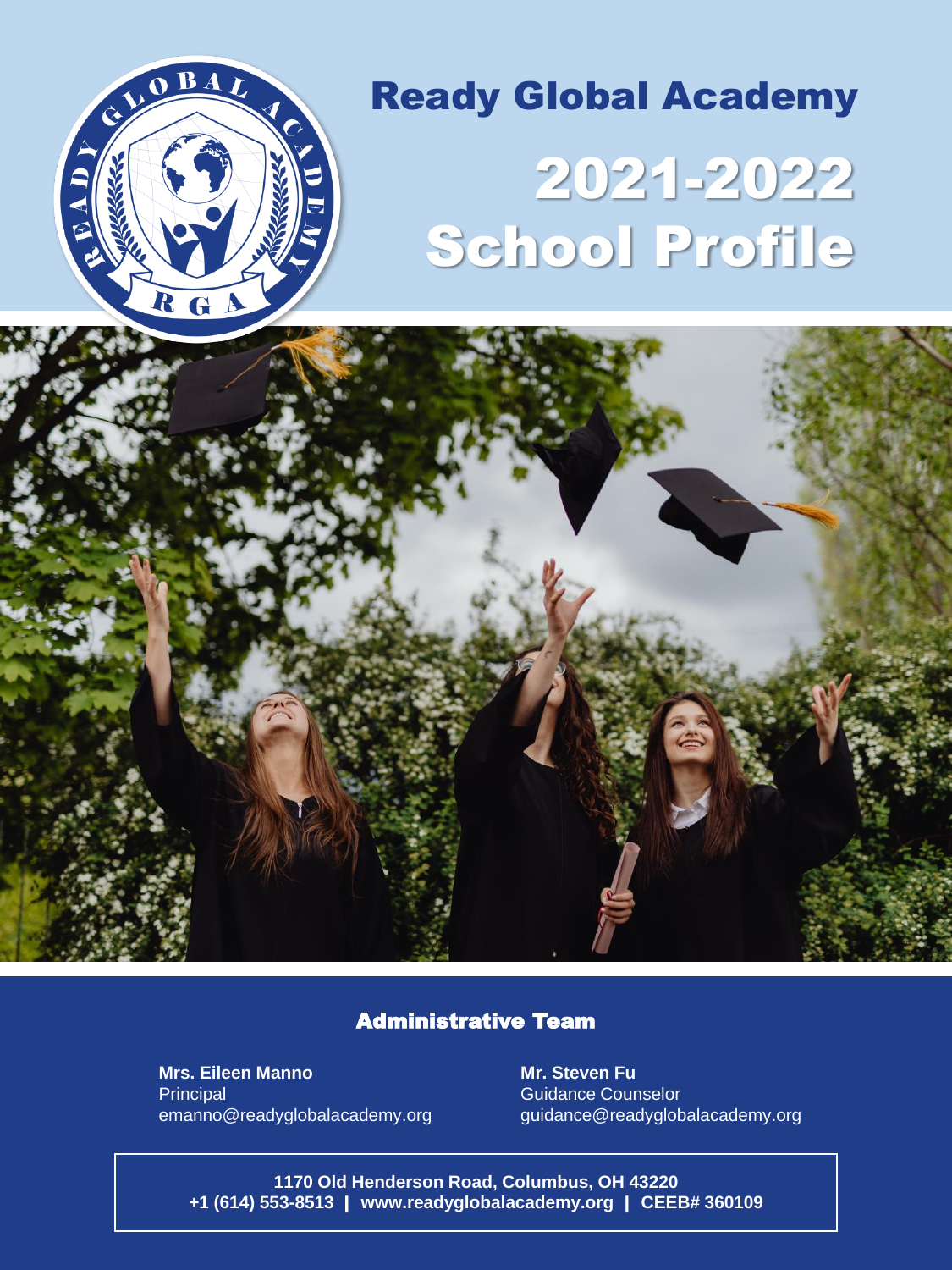*Ready Global Academy (RGA)* is an online school that strives to develop and integrate education innovations that will transform the traditional classroom. RGA is a unique online experience in that all students experience live classroom instruction; a number of classes have additional hours of live interaction with teacher assistants. Additionally, RGA classes are one on one, or small groups which allows students the personalized attention that helps students to thrive and meet their goals.

RGA creates effective international education programs for learning that are flexible, learner-centered, inquiry-oriented, and project engaged which allow for students to complete their course of study anywhere in the world. We offer a full range of college preparatory courses, including advanced placement and dual credit courses, for students of all ability levels.

RGA's digital courses create unique, personalized opportunities for learning which support all students to achieve access, excellence, and equity in education. Students who earn a minimum of 6 credits through RGA and complete required credits, earn a Diploma from Ready Global Academy.

### **Mission Statement**

The mission of Ready Global Academy is to provide a challenging and flexible American education that prepares students for admissions to elite universities worldwide. Ready Global Academy strives to model an American school, offering a broad and rigorous education to international students. RGA creates an environment that supports students developing into lifelong learners and that prepares students for global citizenship.

## **Accreditations**

RGA is accredited by Cognia which includes, NCA CASI, NWAC, SACS, and CASI;



RGA is also registered with the College Board AP.



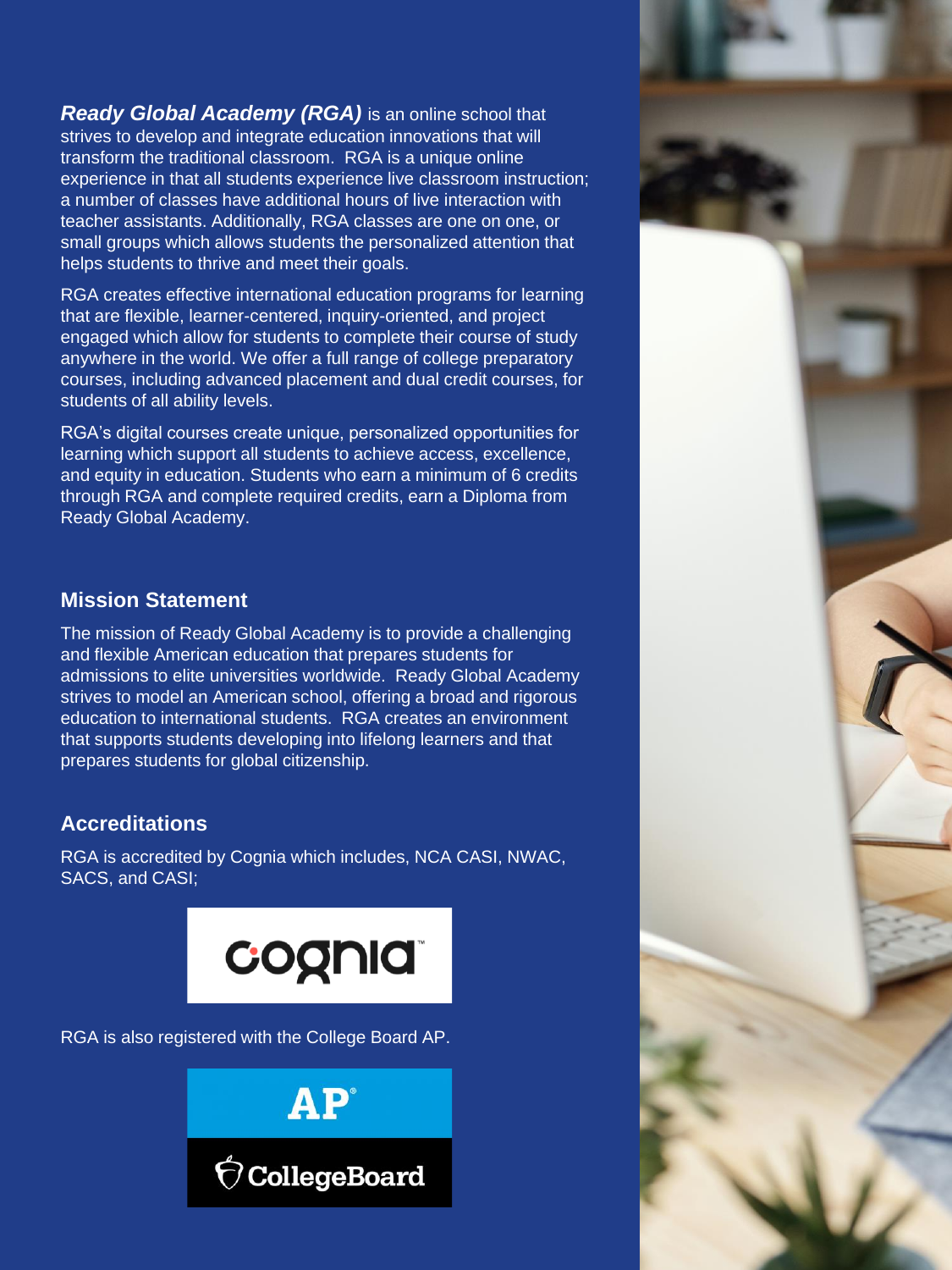



implementation of realtime live lessons

personalized lessons

65%

instructors with a master's degree or higher

> members of Class of 2022

90

317

students enrolled for 2021-22 school year

students graduated in 54

May 2021



Class of 2021 were offered scholarships

33%

Class of 2021 were accepted by elite university worldwide in student body

countries represented

6

Class of 2021 students 100%

received RGA diplomas

1350

Average SAT Score by the Class of 2021

100% 78%

Class of 2021 were accepted at one of the top 50 US ranked schools

1040

college credit hours earned by the Class of 2021



74%

seniors earned college credit hours

university in the U.S.

Class of 2021 attending

55%



Average ACT Score by

28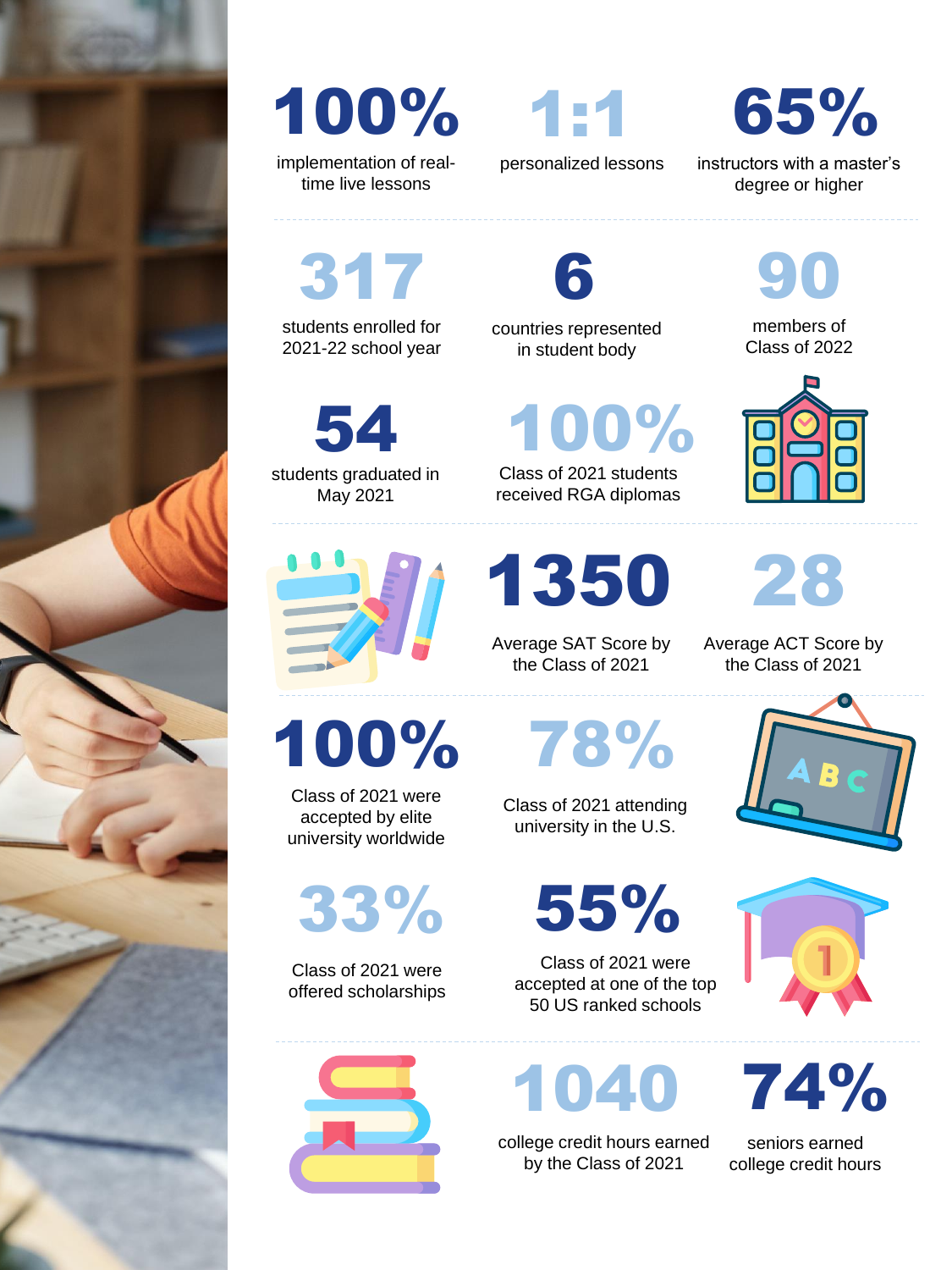## **Graduation Requirements**

| <b>Department</b>         | <b>Required Credits</b> |
|---------------------------|-------------------------|
| English                   | 4.00                    |
| <b>Social Studies</b>     | 3.00                    |
| <b>Mathematics</b>        | 4.00                    |
| Science                   | 3.00                    |
| <b>Fine Arts</b>          | 1.00                    |
| <b>Electives</b>          | 8.00                    |
| <b>Health</b>             | 0.50                    |
| <b>Physical Education</b> | 0.50                    |
| <b>TOTAL CREDITS</b>      | 24.0                    |

## **Grading Scale**

Computation of grade point average (GPA) is on a four-point (4.00) scale for all classes regardless of course designation (Advanced Placement; College Equivalent; Honors; College Prep). Each student's GPA is computed upon completion of each course; however, cumulative grade point averages are only computed three times a year in August, December, and May. Weighting of Grades: The Weighted Average is calculated with Level 2 (Honors) course grades having a factor of 1.250 and Level 3 (Advanced Placement and College Equivalent) course grades having a factor of 1.500.

#### **Quality Point Values**

| $\mathsf{A}$ | 4.00 |
|--------------|------|
| $A -$        | 3.75 |
| $B+$         | 3.50 |
| B            | 3.00 |
| $B -$        | 2.75 |
| $C+$         | 2.50 |
| $\mathbf C$  | 2.00 |
| $C -$        | 1.75 |
| D+           | 1.50 |
| D            | 1.00 |
| D-           | 0.75 |
| F            | 0.00 |

## **Core Curriculum (College Prep & Advanced Placement)**

#### **English**

Literature and Composition I American Literature Creative Writing Literature and Composition II Global Perspectives in Literature Modern World Literature I Modern World Literature II AP English Language and Composition AP Literature and Composition

#### **Social Studies**

World Issues United States History World History Government & Macroeconomics **Geography** Psychology AP Government, Politics and Economics AP Human Geography AP Macroeconomics AP Microeconomics AP Psychology AP United States History AP World History

#### **Mathematics**

Algebra I Geometry Probability and Statistics Problem Solving Algebra II Trig **Precalculus** Multivariable Calculus Honors AP Calculus AB AP Calculus BC **AP Statistics** 

#### **Science**

Physical Science Biology **Chemistry** Physics Environmental Science

#### Human Anatomy & Physiology I Human Anatomy & Physiology II AP Biology AP Chemistry AP Environmental Science AP Physics 1 AP Physics C

#### **Fine Arts**

Art & Music Appreciation Art History Calligraphy Drawing I Graphic Design I **Painting** AP Art History AP Music Theory AP Studio Art

#### **Electives**

Financial Literacy Finance & Investing **Marketing** Accounting I Fundamentals of Interactive Media Introduction to Computer Programming AP Computer Science A AP Computer Science Principles Public Speaking **Biotechnology Bioethics** Criminal Justice Journalism I French I Mandarin I Spanish I AP Chinese Language and Culture AP Spanish Language and Culture

**Health and Physical Education**

**Health** Physical Education Fitness for Life

## **College Credit Plus (CCP) Program**

The College Credit Plus program allows students the opportunity to earn college credit while still in high school. All CCP courses earn grades that hold an equivalent weight to Advanced Placement courses and are calculated into the weighted GPA.

Students will have the college course and grade listed on their Ready Global Academy transcript as well as an official transcript from the college. Students should arrange through their college counselor to send a college transcript with their college applications.

#### **College Credit Plus (CCP) Curriculum**

- Introduction to Computer Science: Principles
- The Process of Composition
- Advanced Strategies of Rhetoric and Research •
- Public Speaking Calculus 1
- 
- Elementary Statistics with Computers General Chemistry I
- General Physics I
- Principles of Biology 1
- US History since 1865
	-
- Introduction to US Government
- General Psychology
- **Art History**
- **Drawing Foundation** • 2D Design
- 
- 3D Design<br>• Digital Pag • Digital Page Layout and Print Publishing
- **History of Graphic Design**
- Color Principles

## **Home Advisor**

Once a student enrolls at Ready Global Academy, they are assigned a Home Advisor who assists the student to plan a course of study. Home Advisors monitor student academic progress, observe them in classes, assist them to meet with academic success, and communicate directly with all parties regarding student or parent concerns. College counselors help students select appropriate colleges and complete applications.

Prior to course selections students must meet the prerequisites for a class. This may mean taking a pretest for a particular subject area. Furthermore, international students may be asked to demonstrate a mastery of English prior to registering for courses.